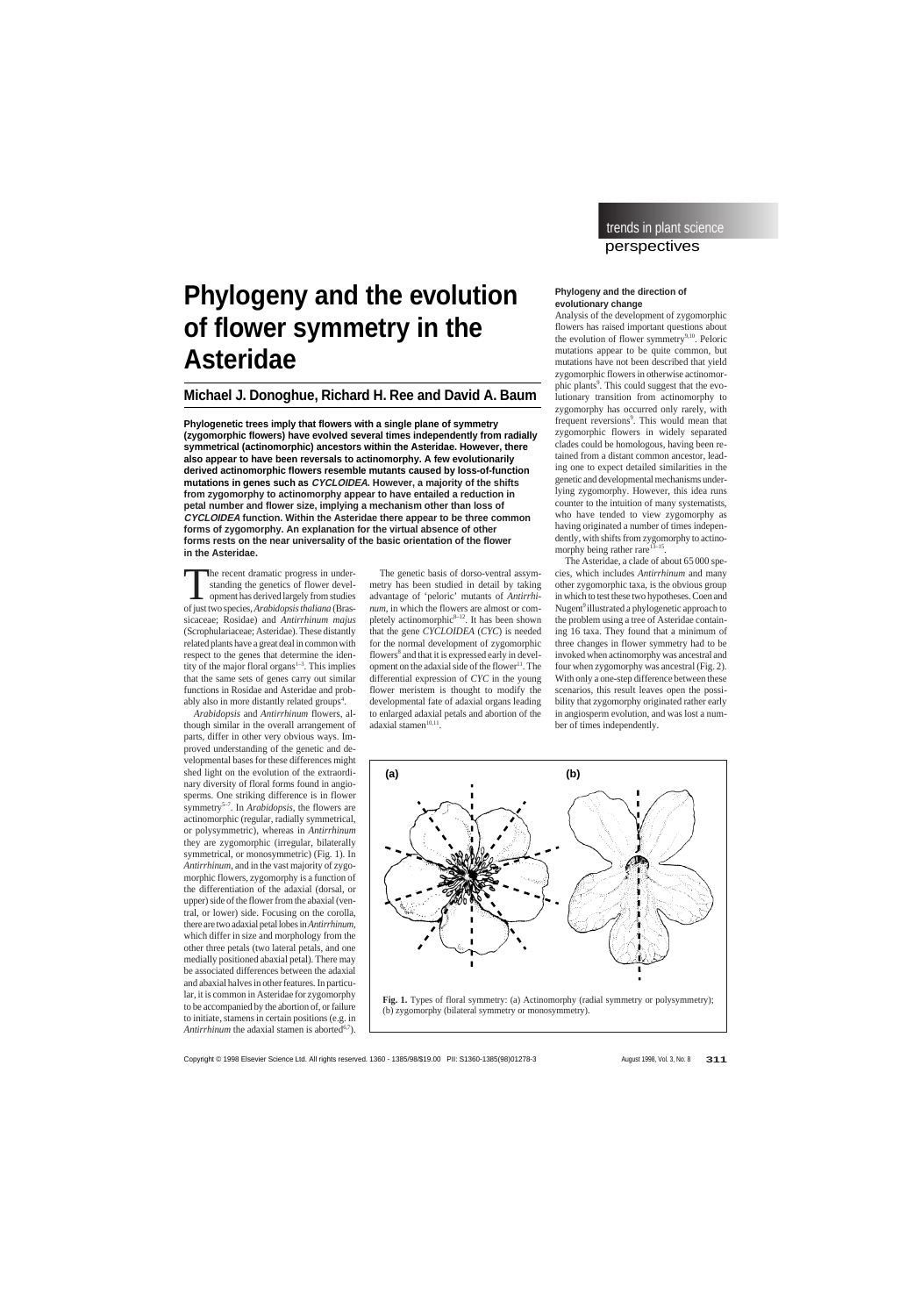

mum of three changes to zygomorphy (black) are required when actinomorphy (white) is considered ancestral in Asteridae. When zygomorphy is forced to be ancestral in Asteridae, there are three most-parsimonious reconstructions, each involving four changes. The reconstruction shown in (b) entails four independent changes from zygomorphy to actinomorphy. The other two optimizations involve more than one independent change to zygomorphy (i.e. zygomorphic flowers are not all homologous).

An expanded analysis of the Asteridae can be carried out by grafting recently published phylogenies for major subgroups of Asteridae [e.g. Apiales16, Dipscales (A. Backlund, PhD thesis, Uppsala University, 1996), Ericales<sup>17</sup>, Hydrangeaceae<sup>18</sup>, Lamiales<sup>19</sup>, Rubiaceae<sup>20</sup> and Solanaceae<sup>21</sup>] onto a backbone tree based on the chloroplast gene *rbc*L (Refs 22 and 23). We assembled such a composite tree, and scored the 379 terminal taxa as having either actinomorphic or zygomorphic corollas. The computer program MacClade (W. Maddison and D. Maddison, Sinauer Associates, Sunderland, MA, USA) was then used to find the most parsimonious optimization of character evolution and to infer the number of character state changes in both directions. Although many of the phylogenies upon which the composite tree is based contained polytomies (i.e. the relationships are not fully resolved either because of conflict among equally supported trees or because of a lack of data), the complexities of reconstructing character evolution in this situation were avoided by working primarily with a completely resolved tree<sup>24</sup>. However, alternative fully resolved trees were also considered

in order to explore the sensitivity of the results to different tree topologies<sup>25</sup>. The resolved composite tree and our scorings can be obtained from the World Wide Web (http://www. herbaria.harvard.edu/~mdonoghu/zygotree/).

According to this analysis, it is most parsimonious to suppose that: the first Asteridae were actinomorphic; zygomorphic flowers originated at least eight times independently (e.g. in Asterales, Dipsacales, Solanales, Ericales, and a large clade including the Lamiaceae, Scrophulariaceae and several other groups); and there were at least nine reversals to actinomorphy (mostly within the Lamiaceae–Scrophulariaceae clade). Only slight deviations from these numbers occur when alternative resolutions of the original supertree are considered.

An important concern about this sort of phylogenetic parsimony test is that it assumes an equal probability of evolutionary transitions in the two directions<sup>9</sup>. A different answer might be obtained if one made the assumption that it was easier to evolve actinomorphy from zygomorphy than the reverse. The impact of unequal transitions can be explored with MacClade by iteratively changing the assumed costs of the

two transitions, making use of a step-matrix<sup>26</sup>. The results are quite robust to different weighting schemes (Fig. 3). The transition from zygomorphy to actinomorphy needs to be considered ten times easier than the reverse in order for the hypothesis that zygomorphy evolved only once in Asteridae, with all cases of zygomorphy being retentions of this ancestral condition, to be preferred. Such a scenario would entail at least 47 independent origins of actinomorphy.

These analyses do not tell us about the frequency of shifts between actinomorphy and zygomorphy unless a range of plausible costs is specified. It could be argued that because simple genetic mutations can cause the loss of zygomorphy, frequent transitions to actinomorphy are more likely than frequent origins of zygomorphy<sup>9</sup>. This may well be correct but it does not necessarily mean that the frequency of evolutionary transitions will be similarly biased. In order to become fixed in a lineage, an attribute must both appear by mutation (whether a single genetic change or multiple changes over a longer period of time) and confer sufficient fitness that it can go to fixation and be maintained long enough to be seen in a living species. Most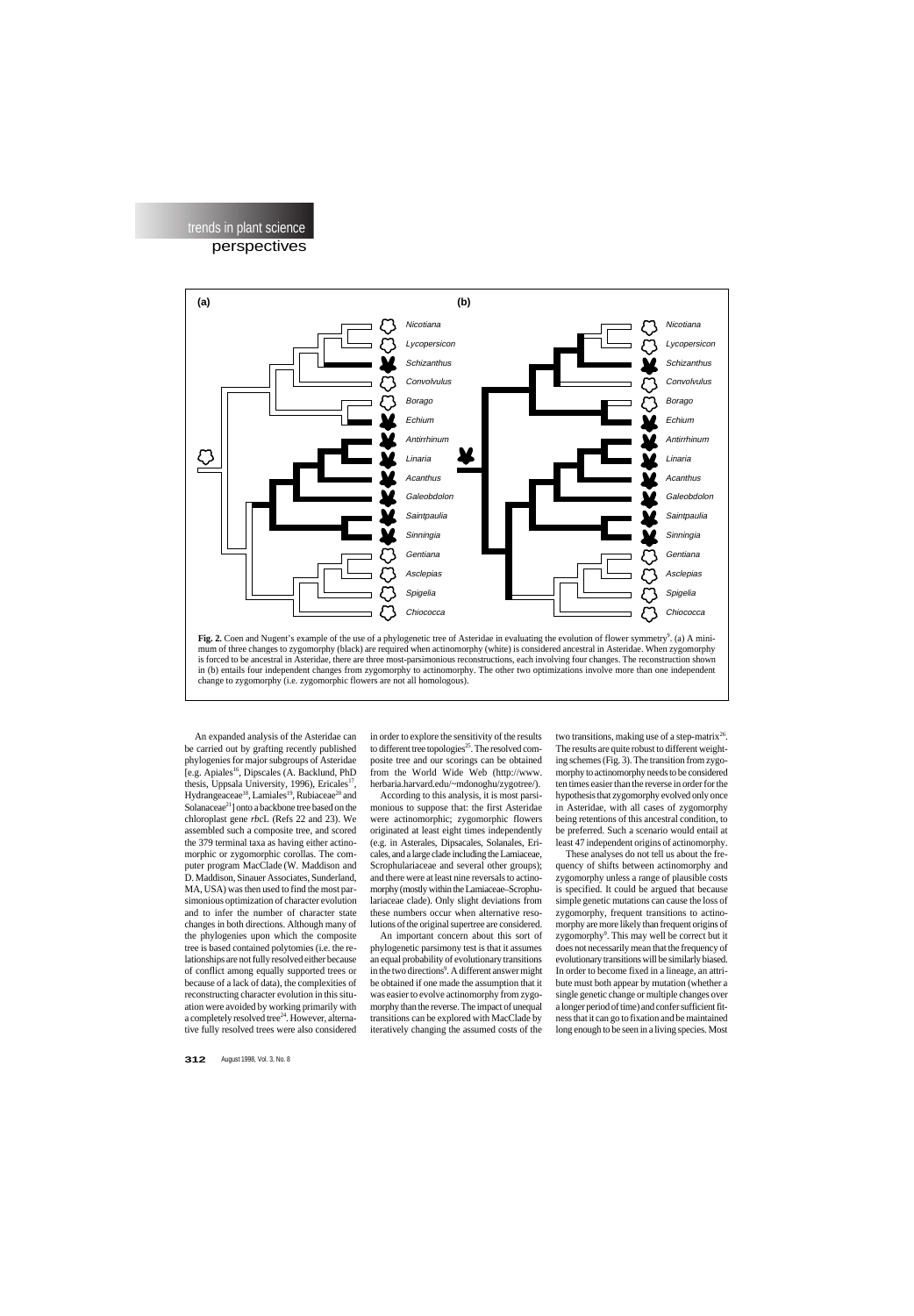zygomorphic asterids are pollinated by specialist bees that rely on visual cues during foraging. Therefore, actinomorphic mutants in populations of zygomorphic plants might be at a selective disadvantage<sup>9</sup>. Bees visiting actinomorphic flowers tend to do so inefficiently<sup>27</sup>. Furthermore, reversals to actinomorphy tend to occur in lineages that have previously switched to generalist pollinators<sup>27</sup>. Thus, although genetic and developmental factors might favor zygomorphy-to-actinomorphy transitions, ecological factors might well favor the reverse. Although we do not know how these conflicting forces balance out in evolution, the extreme weights needed to force all changes to occur in one direction appear unlikely. The phylogenetic analysis discussed here therefore seems to support the view of several independent origins of zygomorphy in the Asteridae, while also supporting the suggestion that there have been a number of independent reversals from zygomorphy to actinomorphy<sup>9</sup>.

#### **Phylogeny and the evolutionary loss of zygomorphy**

The vast majority of actinomorphic Asteridae, such as most species of Rubiaceae, Apocynaceae, Apiales and Ericales, appear to have simply retained the ancestral condition. However, the phylogenetic analyses already discussed indicate that some species with actinomorphic flowers are derived from zygomorphic ancestors. These reversals are scattered among the several major zygomorphic clades, but the greatest number, and many of the clearest cases, are found in the clade that includes Lamiaceae, Scrophulariaceae and Acanthaceae (Fig. 4). This clade can be used to examine the types of floral changes that have been associated with shifts to actinomorphy.

In order to evaluate the developmental mechanisms that might underlie reversals to actinomorphy, it is necessary to focus on cases that are deeply nested within zygomorphic clades such that instances of retained actinomorphy can be ruled out. *Plantago* provides a prime example, being well nested within a zygomorphic clade. To suppose that the actinomorphic flowers of *Plantago* were retained from a more distant actinomorphic ancestor would require that zygomorphy-to-actinomorphy transitions be more than five times more costly. A number of the inferred cases of reversal within mints are equally robust to changes in weighting.

Compared to their presumed close relatives, such as *Veronica*, *Plantago* flowers are smaller, have more exserted stamens and are basically four-merous, with four sepals, four petals and usually four stamens<sup>28</sup> (Fig. 5). Similar changes are observed in several other cases (Fig. 4; e.g. *Callicarpa* and *Petitia*). In particular, shifts to actinomorphy commonly seem to co-occur with shifts to four-merousness.



Fig. 3. A 'cost-change graph'<sup>26</sup> based on a composite tree of Asteridae containing 379 terminal taxa. The x-axis shows the ratio of the cost associated with changing from actinomorphy to zygomorphy versus the reverse. For a given cost ratio, the number of changes in the two directions found under the optimal reconstruction (i.e. that with the lowest overall cost) on the asterid supertree is plotted on the y-axis. For example, when actinomorphyto-zygomorphy changes cost five times as much as zygomorphy-to-actinomorphy changes (i.e. actinomorphy-to-zygomorphy changes are judged less likely) the optimal reconstruction entailed 37 zygomorphy-to-actinomorphy changes and one actinomorphy-to-zygomorphy change.

How do these observations relate to the possibility that actinomorphy was derived from zygomorphy via the mechanism demonstrated for peloric forms in *Antirrhinum* – that is, via loss of function of *CYC* or similar genes? In the case of *CYC* mutants, the adaxial side of the flower proceeds to develop like the abaxial side. The usual outcome of this 'ventralization' process is that the adaxial side ends up with three petals (one medial and two lateral), and the flower has six petals in all $11$ . If this process were to operate in the evolution of actinomorphy, the expected outcome would be an increase in the number of petals from five to six, but in *Plantago* and similar instances a decrease from five to four occurred.

These observations suggest that reversal to actinomorphy in *Plantago* and other such plants came about through some other genetic or developmental changes. One possibility is that the flower of *Plantago* is a 'dorsalized' peloric mutant, arising either by loss of function of an abaxial identity gene (possibly *DIVARICATA*; Ref. 12) or overexpression of an adaxial identity gene (*CYC* or *DICHOTOMA*). In this interpretation, the three petals in the abaxial half of the flower

are 'replaced' by the two adaxial petals. This model can probably be ruled out, however, because it would predict that the petals are positioned on either side of the medial plane, as is normal for the adaxial petals, whereas *Plantago* has both the adaxial and abaxial petals positioned medially. The second, more likely, interpretation is that actinomorphy in *Plantago* arises via fusion of the adaxial petals accompanied by a shift in the orientation of the two lateral petals. This interpretation gains credence by consideration of the related genus *Veronica*. In these flowers a shift towards four-merousness occurs, but the adaxial petal is enlarged and sometimes notched, suggesting evolutionary fusion (Fig. 5; Ref. 28). Scanning electron micrographs of young *Veronica* flowers do not show two primordia, which later fuse, but instead indicate a much enlarged single adaxial primordium<sup>29</sup>, occupying the area of the meristem where two separate primordia occur in five-merous flowers.

The most plausible explanations for the origin of actinomorphy in *Plantago* predict that developing *Plantago* flowers will show normal or increased expression of *CYC*. Scanning electron micrographs of *Plantago*<sup>7</sup> are consistent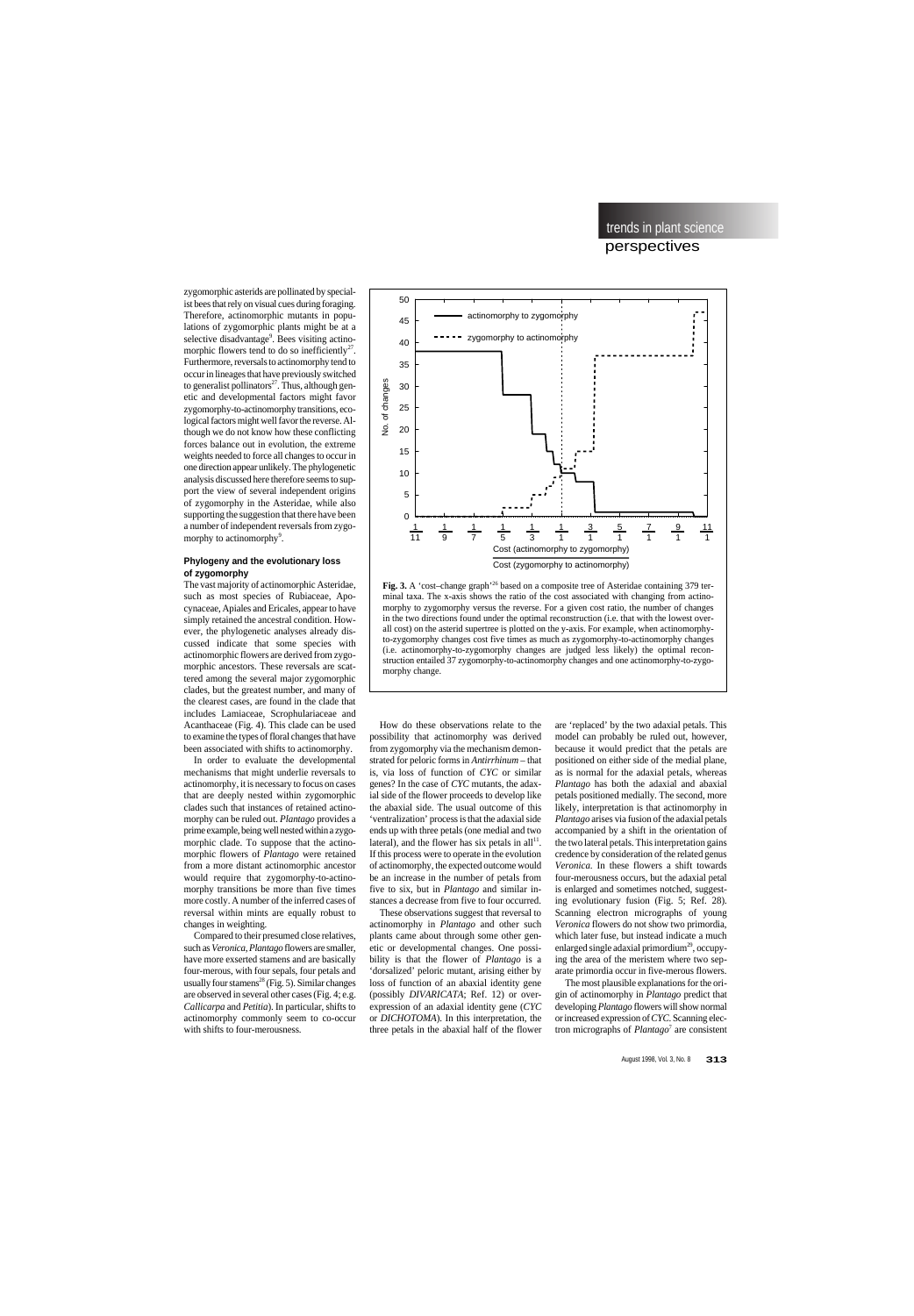

**Fig. 4.** A phylogeny of the asterid clade including Lamiaceae, Scrophulariaceae and Acanthaceae. Some genera are represented by more than one species. Species with actinomorphic corollas are shown with a white box and species with zygomorphic corollas with a black box. *Hippuris* and *Callitriche* lack a corolla and are scored as missing. The mostparsimonious reconstruction of ancestral states (with equal costs) is shown, with white branches representing actinomorphy and black branches representing zygomorphy. Seven reversals from zygomorphy to actinomorphy are shown: *Plantago*, *Petitia*, *Tectona*, *Callicarpa* and some species within *Clerodendrum*, *Congea* and *Buddleja*.

with this interpretation in that they show differential rates of development of petal (and stamen) primordia in abaxial and adaxial positions. Some of the effects of this early activity may be seen in mature flowers in which the adaxial petal differs somewhat from the other three, and the two adaxial sepals are not fused to the same level as the rest of the calyx.

Loss of function of the *CYC* pathway may also have occurred in a few instances. In fact, there are several actinomorphic Asteridae, not included in the phylogeny assembled here, that do show tell-tale signs of having originated through this mechanism. Several genera of Gesneriaceae have four- to six-merous and nearly actinomorphic flowers (e.g. *Ramonda*

and *Protocyrtandra*) 5,30, and some resemble 'natural pelories' (e.g. *Tengia* and *Marssonia*) 5 . Similarly, in the Scrophulariaceae the genus *Sibthorpia* has actinomorphic flowers with four to eight petals<sup>7</sup>. The development of these flowers merits special attention. However, even in these cases, it is possible that the resemblance to *cyc* mutants is coincidental, with the relevant genetic changes being located in genes that are either upstream or downstream in the *CYC* developmental pathway or in an entirely parallel pathway.

The finding that the evolution of actinomorphy from zygomorphy need not involve simple loss-of-function mutations has general significance. It shows that evolutionary shifts to a particular morphological end-point need not come about via the same mechanisms that underlie mutant phenotypes in model genetic systems. The types of mutations studied by geneticists are mainly single-event substitutions or deletions, whereas evolutionary changes may often involve genomic rearrangements<sup>31</sup> or a series of mutations that accumulate over time to generate the phenotype of interest. Also, the success of different mutant forms, and consequently the likelihood of observing different evolutionary pathways, is tied ultimately to function in the wild. It has been emphasized that in the case of floral symmetry the connection to pollinator behavior may be critical<sup>27</sup>. In particular, a shift from zygomorphy to actinomorphy may be disadvantageous when mature anthers remain within a tubular flower, whereas this shift may be more successful in lineages in which there has already been a shift to more open flower morphology, with exserted stamens. It seems likely that detailed studies of the several types of derived actinomorphic flowers will reveal a number of different pathways to actinomorphy, involving different suites of genes, acting at different times during development.

#### **Phylogeny and different forms of zygomorphy**

In scoring floral symmetry for the groups represented in the asterid supertree, three basic forms of corolla zygomorphy were observed (Fig. 6a–c). The most common form is the one found in *Antirrhinum*, in which the two adaxial petals are differentiated from the three other petals (two lateral and the medial abaxial petal). A second pattern is also reasonably common, in which four adaxial petals are differentiated from the medial abaxial petal. In a third and perhaps rarer form, all five petals are shifted towards the abaxial side of the flower. These can be termed the  $2:3, 4:1$  and  $0:5$ patterns, respectively. Although the existence of these three forms has been noted before $6,32$ , little is known of their phylogenetic distribution, or the pattern of evolutionary change among them.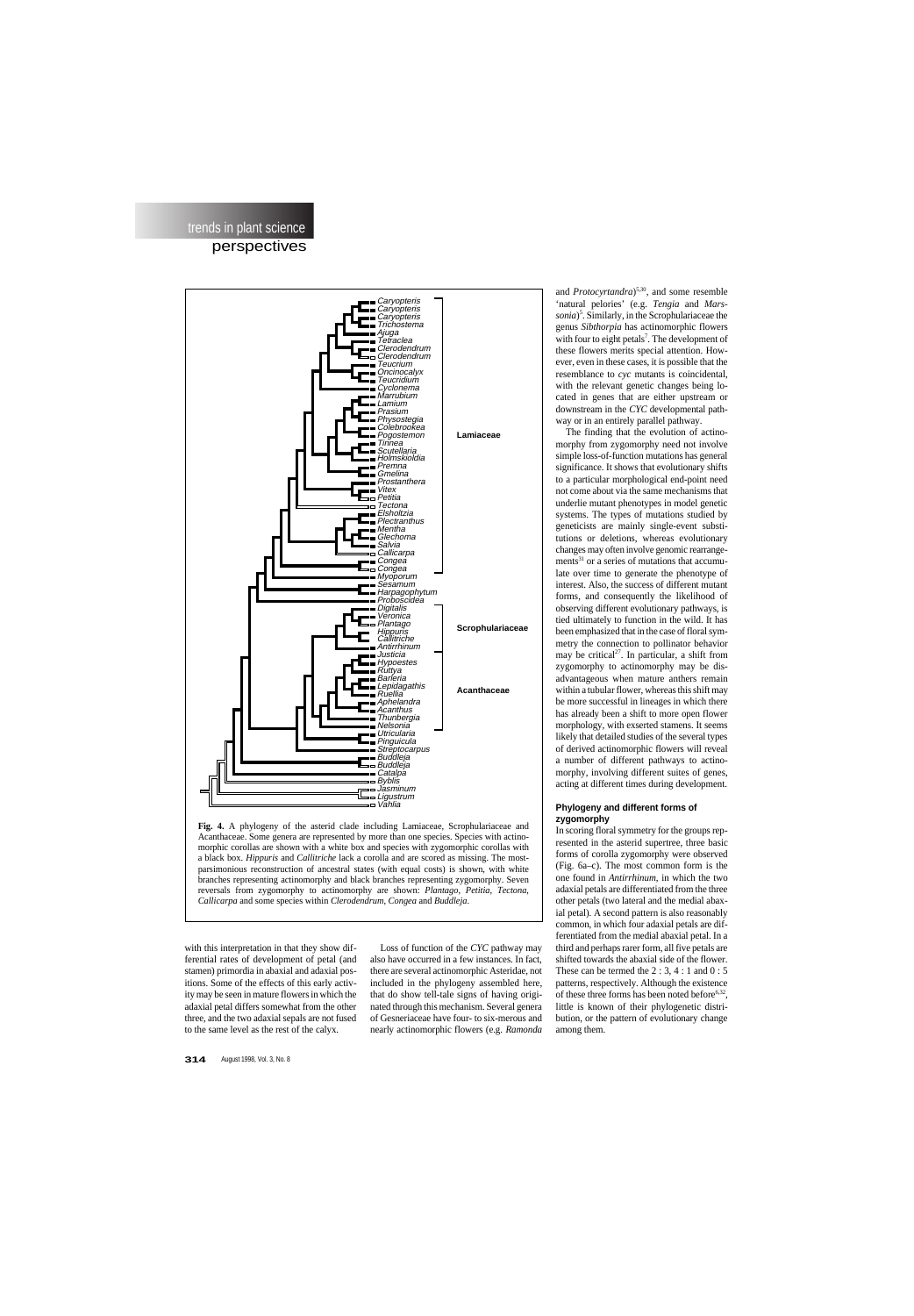trends in plant science perspectives

Two, or often all three, patterns are found in each of the major zygomorphic clades of Asteridae. All three floral forms are found among the Lamiaceae, for example: *Lamium* shows the 2 : 3 pattern; *Coleus* possesses the 4 : 1 pattern; and *Teucrium* shows the 0 : 5 pattern. Likewise, in the Asteraceae the zygomorphic flowers of *Mutisia*, for example, are 2 : 3, whereas those of *Barnadesia* and other Barnadesineae are 4 : 1, and *Cichorium* and other Lactuceae are 0 : 5. In the Scrophulariaceae, the 2 : 3 form is most common, but *Nemesia* and related South African genera show the 4 : 1 pattern. In the Dipsacales, members of the Linnaeeae (e.g. *Kolkwitzia* and *Dipelta*) and Diervilleae (*Weigela* and *Diervilla*) have 2 : 3 flowers, whereas zygomorphic Lonicereae (e.g. *Lonicera* and *Triosteum*) exhibit the 4 : 1 pattern.

These observations raise a number of questions:

- Why is it that these particular forms of zygomorphy are repeated again and again?
- Why are other forms only rarely observed?
- How is it, from a genetic and developmental standpoint, that transitions among the types occur?

Answers to these questions depend on a critical observation: that the ancestral, and nearly universal orientation of the asterid flower results in two adaxial petals, two lateral petals and a medial abaxial petal $33$ . Hence, thinking in terms of the initiation of flower parts on the developing flower primordium, the standard sequence begins with a medially positioned sepal on the adaxial side of the flower (opposite the bract that usually subtends the flower).

If this basic arrangement is maintained, along with five petals, then there are only three options for dividing the flower perpendicular to the dorso-ventral axis into adaxial and abaxial portions (Fig. 6a–c). Dividing the flower between the two adaxial petals and the rest gives the 2 : 3 pattern, whereas dividing it between the medial abaxial petal and the rest yields the 4 : 1 pattern. In the 0 : 5 pattern, all five petals are shifted abaxially, so that, in effect, a 'division' occurs between the corolla and the axis. The opposite of this, shifting all of the petals adaxially, is not a possibility without splitting the medial abaxial petal, thereby increasing the number of petals. All other possible divisions between petals would be oblique. It appears, then, that the basic number and orientation of flower parts on the primordium constrains the ways in which the flower can be differentiated into adaxial and abaxial portions.

In the Asteridae there are a few alternative forms of zygomorphy known, aside from the three common forms. These are particularly interesting because they offer a means of evaluating the hypothesis that a structural constraint, the conserved floral orientation, might

play a role in restricting the types of zygomorphy generated. One of the most obvious alternative forms of zygomorphy is found within the large genus *Rhododendron* of the Ericaceae. Many species of *Rhododendron* have actinomorphic flowers, as is characteristic of other ericads. However, there are some clearly zygomorphic species (e.g. *R. canadense*), and these have a 3 : 2 arrangement with three adaxial petals (one medial and two lateral) differentiated from two abaxial petals (Fig. 6d). How has this come about? Studies of early flower development have shown that in *Rhododendron* and some other Ericaceae (e.g. some *Vaccinium* species<sup>34</sup>) the normal asterid orientation is not manifested. From its earliest inception, the medial petal is in the adaxial rather than abaxial position (and the medial sepal is abaxial rather than adaxial). The 'inverted' flower orientation of *Rhododendron* explains the unusual form of zygomorphy found in this group. In fact, within the constraints of this new orientation, it should be impossible to obtain the standard patterns seen elsewhere in the Asteridae.

Another fascinating case concerns *Lobelia*, *Downingia*, and their relatives in the Lobeliaceae. In these taxa the mature flowers appear to conform to the standard 2 : 3 pattern (Fig. 6f). However, closer examination shows that the flower stalk rotates through 180° rather late in flower development, a phenomenon known as resupination. This means that early in development (before resupination) the medial abaxial petal of the mature flower occupied the atypical adaxial position (Fig. 6e). Thus, as in *Rhododendron*, the basic orientation of the flower is inverted. In this case, one might imagine that resupination is a mechanism to compensate for the basic shift in orientation, perhaps related to pollination by bees accustomed to the 2 : 3 form of zygomorphy. Although this may sometimes be the case, some members of this group, such as *Nemacladus* and its relatives, are non-resupinate and therefore do show the 3 : 2 pattern in mature flowers.

Those Asteridae that differ from the three common forms of zygomorphy show inverted floral orientation, which supports the hypothesis that floral orientation is a developmental constraint on the evolution of dorso-ventral asymmetry. It therefore becomes important to understand how floral orientation is itself regulated and why shifts in floral orientation are apparently uncommon. In this connection it would be useful to clarify the role of genes that are involved in determining the position of initiation of floral organs<sup>35</sup>. Additionally, it will be important to look at floral symmetry genes, such as *CYC*, to assess whether they play a more general role in determining floral orientation<sup>36</sup>. Indeed, *CYC*-like genes have been found in ESTs from the actinomorphic flower of *Arabidopsis*(P. Cubas *et al.*, unpublished). However, until there is information on the spatial and temporal pattern of gene expression and/or knockouts are obtained, it will be difficult to evaluate the possible role of such genes in floral orientation.

#### **Progress and prospects**

What insights are gained by taking a phylogenetic perspective on flower symmetry? In expanding Coen and Nugent's phylogenetic approach<sup>9</sup>, it can be concluded that the first Asteridae were likely to have been actinomorphic, and that zygomorphy evolved several times independently within the group. There are also some well-supported instances of reversal to actinomorphy within each of the large zygomorphic clades, several of which seem to have involved an evolutionary pathway other than a loss of *CYC* activity. For example, in the case of *Plantago*, it appears that actinomorphy was achieved through fusion of the two adaxial petals. This observation serves to emphasize that evolutionary paths to a particular morphology need not involve the same mutations that generate such a phenotype in genetic model systems.

There appear to be three main forms of zygomorphy, occurring in each of several



**Fig. 5.** Comparison of (a) a typical five-merous, actinomorphic Scrophulariaceae flower (*Mimulus* spp.); (b) a four-merous, zygomorphic *Veronica* flower; and (c) a four-merous, actinomorphic *Plantago* flower.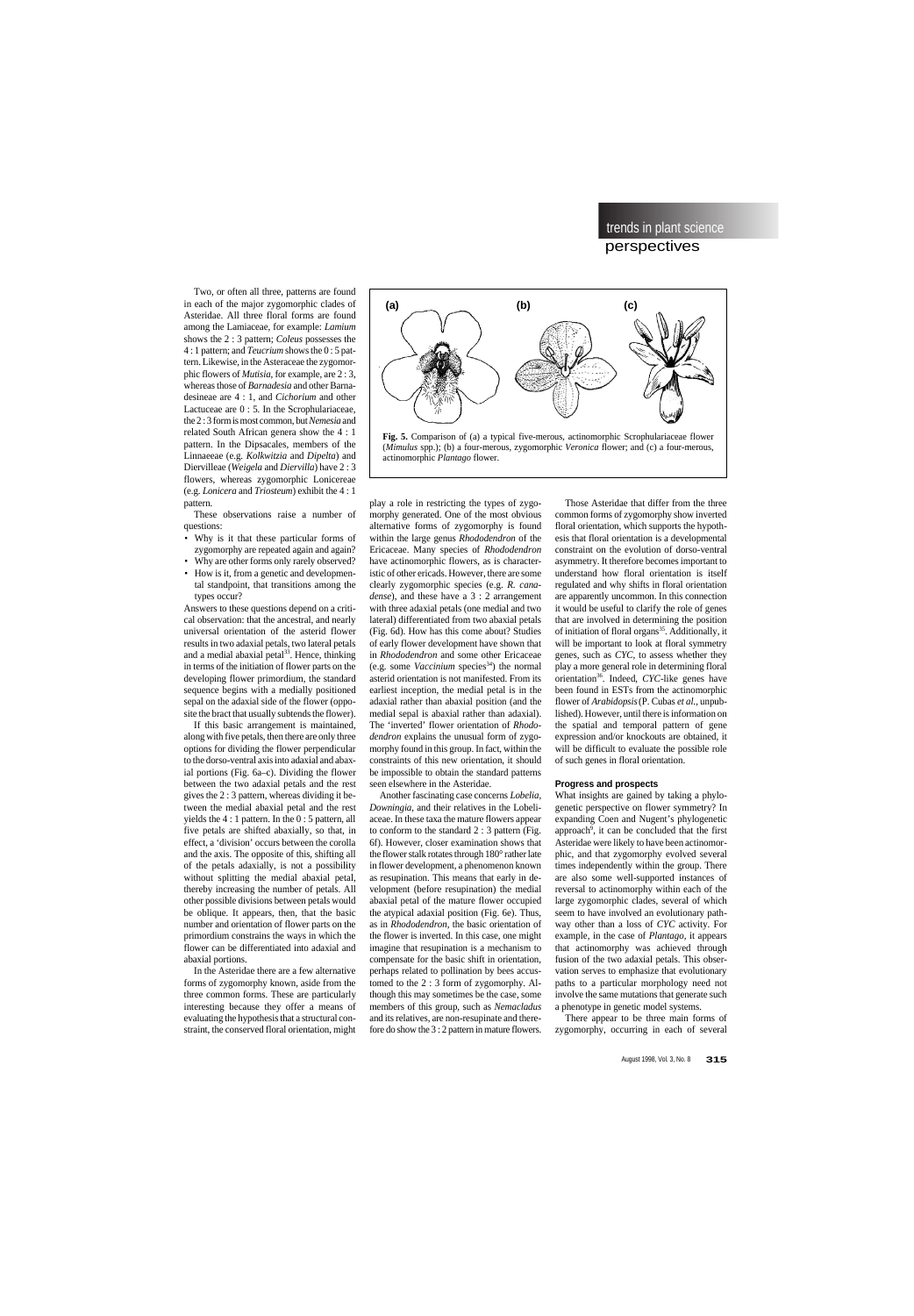

**Fig. 6.** Three common types of zygomorphy in Asteridae: (a) 2 : 3, (b) 4 : 1 and (c) 0 : 5. Below each diagram of a corolla is a schematic transverse section of the corolla whorl in the standard asterid orientation (stem axis marked by a cross). The three types of zygomorphy correspond to passing a line through the flower that separates an adaxial from an abaxial region. Petals in the abaxial region are shaded. Exceptional cases are shown in (d) to (f). The flowers of *Rhododendron* (d), and *Downingia* (e) have a floral orientation that is the inverse of most Asteridae, with the medial petal positioned on the adaxial side. This explains the unusual 3 : 2 form of zygomorphy found in those taxa. The situation is complicated in *Downingia*, because the flower undergoes resupination (torsion late in development, represented by the arrow) resulting in an apparently normal 2 : 3 form of zygomorphy (f).

major clades. These patterns can be accounted for by the near universality of the basic orientation of the flower in Asteridae. The presence of a medial petal in the abaxial position places constraints on the form of zygomorphy that can evolve, and it is only in those rare instances in which the constraint breaks down that other patterns seem to have been possible.

A comparison is needed of the genetic and developmental mechanisms underlying zygomorphy where it appears to have evolved independently. Have the same pathways been used in each case, or are there significant differences? Another possibility is to study derived actinomorphic flowers such as *Plantago* to see if *CYC* expression is more or less normal. Additionally, there is a need for genetic studies of the regulation of flower orientation. Finally, it should be clear that there are many fascinating evolutionary patterns in flower symmetry outside of the Asteridae, and a general theory of floral evolution will ultimately need to accommodate all of these.

#### **Acknowledgements**

We are indebted to Peter Endress, Pilar Cubas, Elliot Meyerowitz, Peter Stevens, Mats Gustafsson, Victor Albert, Phil Cantino, Walter Judd, Dick Olmstead and Pat Reeves for discussion and information on particular asterids. Diane Ferguson and Barbara Whitlock assembled an initial asterid supertree and Heidi Robeck helped score taxa. Discussions with students in Biology 216 (Topics in Plant Evolution) were very useful in the initial phases of this study.

#### **References**

- **01** Coen, E.S. and Meyerowitz, E.M. (1991) The war of the whorls – genetic interactions controlling flower development, *Nature* 353, 31–37
- **02** Weigel, D. and Meyerowitz, E.M. (1994) The ABCs of floral homeotic genes, *Cell* 78, 203–209
- **03** Theissen, G., Kim, J.T. and Saedler, H. (1996) Classification and phylogeny of the MADS-box multigene family suggest defined roles of MADSbox gene subfamilies in the morphological evolution of eukaryotes, *J. Mol. Evol.* 43, 484–516
- **04** Mena, M. *et al.* (1996) Diversification of Cfunction activity in maize flower development, *Science* 274, 1537–1540
- **05** Endress, P.K. (1992) Evolution of floral diversity: the phylogenetic surroundings of *Arabidopsis* and *Antirrhinum*, *Int. J. Plant Sci.* 153, S106–S122
- **06** Endress, P.K. (1994) *Diversity and Evolutionary Biology of Tropical Flowers*, Cambridge University Press
- **07** Endress, P.K. *Antirrhinum* and Asteridae evolutionary changes of floral symmetry, *Symp. Soc. Exp. Biol.* (in press)
- **08** Carpenter, R. and Coen, E.S. (1990) Floral homeotic mutations produced by transposon mutagenesis in *Antirrhinum majus*, *Genes Dev.* 4, 1483–1493
- **09** Coen, E.S. and Nugent, J. (1994) Evolution of flowers and inflorescences, *Development* (Suppl.) 107–116
- **10** Coen, E.S. *et al.* (1995) Evolution of floral symmetry, *Philos. Trans. R. Soc. Lond. Ser. B*, 350, 35–38
- **11** Luo, D. *et al.* (1996) Origin of floral symmetry in *Antirrhinum*, *Nature* 383, 794–799
- **12** Almeida, J., Rocheta, M. and Galego, L. (1997) Genetic control of flower shape in *Antirrhinum majus*, *Development* 124, 1387–1392
- **13** Cronquist, A. (1988) *The Evolution and Classification of Flowering Plants* (2nd edn), New York Botanical Garden